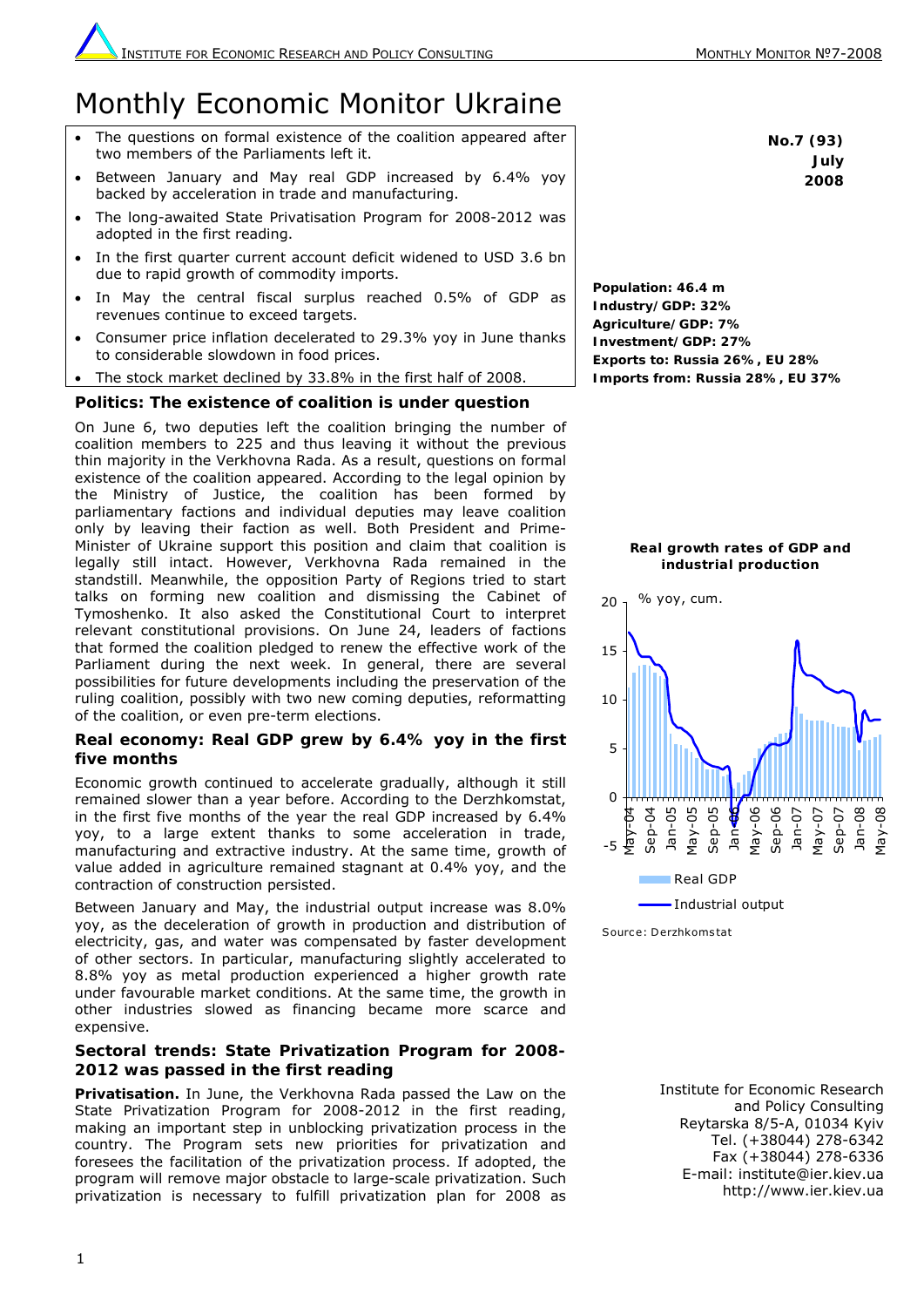privatization revenues reached only UAH 295 m or 3.3% from the planned amount over the first five months of the year.

Meanwhile, the controversy around the Head of the State Property Fund (SPFU) continued. The coalition nominated a new candidate for this position, Andrey Kozhemyakin (BYUT), but failed to remove current head of SPFU from the office.

*Energy.* In the end of June, Prime Minister Yulia Tymoshenko has come to a verbal agreement with Russian Prime Minister Vladimir Putin regarding the gradual rise of prices on Turkmen gas imported from Russia instead of one-stage almost doubling of prices expected beforehand. However, the countries of Central Asia insist on an increase in prices up to the average European price level, explaining this decision by constantly increasing volumes of gas consumption in the EU, the most beneficial buyer of gas. Thus, future price on imported gas for Ukraine remains non-defined.

*Telecommunications***.** The controversy over the authority of the Cabinet of Ministers (CMU) to make appointments to the national regulatory bodies renewed. At the end of May, the Cabinet of Ministers (CMU) allotted new head and staff of the National Commission for the Regulation of Communications (NCRC), but in June the President suspended the decision. This situation resembles the year 2007 when the President suspended appointments to the NCRC by Yanukovych Government. The uncertainty over the NCRC members ultimately hurts the regulator's efficiency and thus the development of the telecommunications sector.

In June, new maximum tariffs for universal post services became effective. Tariffs for delivery of letters and other mailings within Ukraine and on parcels up to 10 kg within the CIS were raised by 40% on average. This measure was explained by the non-profitability of these services and necessity to adjust to higher input costs.

Agriculture. The low veterinary standards for dairy products in Ukraine prevent dairy exports to the EU. As a first step in removing this barrier, in 2007 Ukraine received the EU approval of residue monitoring plans for milk. In June 2008 sanitary inspectors from the EU Food and Veterinary Office visited selected Ukrainian dairy farms and milk processing enterprises to check the production process. A positive outcome of this mission would allow Ukrainian dairy companies to apply for permission to export dairy to the EU in the nearest years. However, the probability of positive result is rather low since Ukrainian dairy industry still needs a lot of improvements to meet the EU standards. Nevertheless, such inspections will stimulate positive changes in Ukrainian dairy production and create export potential to Ukrainian dairy industry.

#### **External sector: Current account deficit widened to USD 3.6 bn in the first quarter of 2008**

The current account deficit widened significantly in the first quarter of 2008. According to the NBU, the deficit reached USD 3.6 bn or 9.6% of GDP, and tripled as compared to the same period in 2007. The expansion is attributed to the surge of commodity trade deficit against the background of high imports. Between January and March imports of goods increased by 45.1% yoy in dollar terms due to both higher import prices, especially for energy materials, and strong internal demand. In particular, imports of passenger cars and spare parts increased by 80% stimulated by growing consumer demand for durable goods. At the same time, exports of goods grew by 28.5% yoy partly due to high world prices on metals and chemicals.

High foreign capital inflows covered the most of the current account deficit. In particular, foreign direct investments inflows increased and reached USD 2.4 bn in the first quarter. The lion share of inflows was directed into banking sector, followed by construction. In addition, medium- and long-term capital inflows were at USD 3.2 bn, with increasing role of real sector borrowing. The borrowings of banking sector considerably decelerated against strong base in 2007 due to international financial turmoil and restrictive domestic regulations.

**Privatisation Revenues**



Sourc e: State treas ury of U kraine, SP FU N ote: \* as of June 1 6 , 2 0 0 8





**Net foreign direct investments**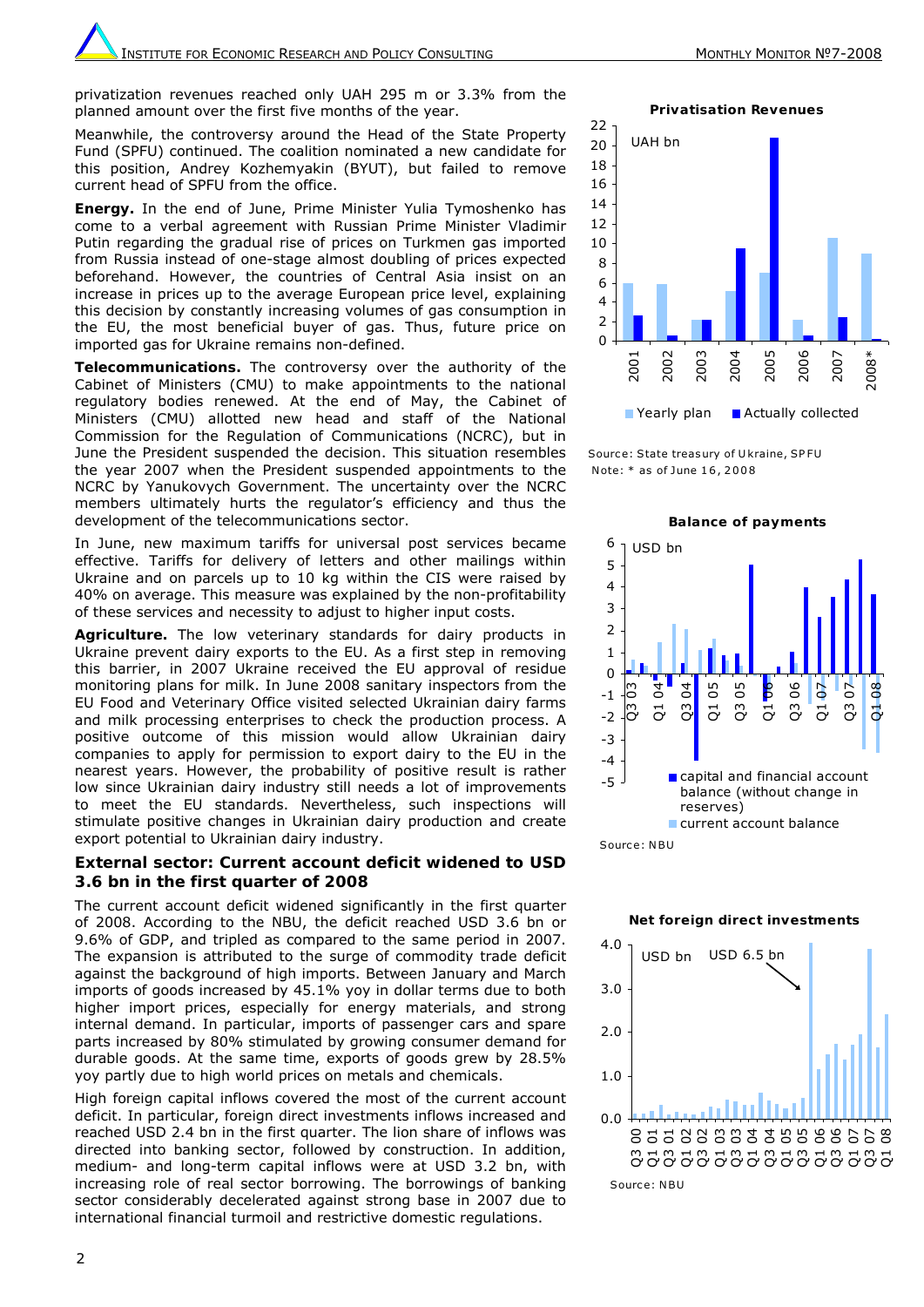#### **Fiscal policy: The central fiscal surplus reached UAH 1.7 bn or 0.5% of GDP**

The over-execution of central fiscal revenues continued thanks to high tax receipts. Between January and May, the revenues were executed at 111.3% of the target. In particular, strong growth of profits boosted by high inflation allowed the State Tax Administration to collect 12.5% more than projected revenues from enterprise profit tax. The VAT revenues were over-executed by 12.7% thanks to 41.8% higher than planned collections of VAT on imports, while the VAT paid on domestic production remained 3.7% lower than projected. At the same time, the Government increased VAT refunds by UAH 4.6 bn or 50.5% from planned amount. The execution of central fiscal expenditures continued to improve gradually and reached 94.7% of the target. Still, the central fiscal balance was in surplus at UAH 1.7 bn or 0.5% of GDP.

#### **Social policy: Real wages continue growing**

Between January and May real wages increased by 11.2% yoy, which is somewhat slower than last year growth at 14.4% yoy. The average wage in May reached UAH 1774. As in the previous year, public sector employees including those working in education, health care, culture and sports enjoyed the fastest growth of real wages, mostly due to increase in minimum wage and the implementation of the second stage of the Unified Tariff Scale in the end of 2007 that increased differentiation in wages. The wages in these sectors are likely to spur once again at the end of the year after the implementation of the third stage of the Unified Tariff Scale planned for November 2008. Also, the agricultural sector demonstrated high real wage growth at 17.4% yoy, though the level of wages still did not catch up to other sectors staying at UAH 1050 in May.

#### **Monetary policy: Inflation decelerated to 29.3% yoy**

In line with expectations, in June consumer inflation decelerated to 29.3% yoy marking the first downward movement after fifteen months of upward trend. Seasonal effects, cooling in consumer demand and administrative pressure contributed to this deceleration.

Monetary base increased by 38.9% yoy and money supply by 48.1% yoy in June. The volume of correspondent accounts increased by 11.1% up to UAH 17.8 bn due to a decrease of the Government deposits at the central bank and the NBU interventions on inter-bank exchange market. In total, the NBU purchased USD 1042 m in June. Though, liquidity in the inter-bank market remained limited contributing to the credit market cooling. However, the volatility on the market declined substantially and inter-bank rates remained below 20% over the month.

#### **Financial markets: Stock market continued to plunge**

*Stock market.* The stock market in Ukraine continued falling. The PFTS index dropped by around 14% in June and by 34% in the first two quarters. This substantial decline could be attributed to both external and domestic factors. In addition to low appetite for risk in the world, political instability in Ukraine forced both residents and foreigners to take wait-and-see attitude. Besides, tougher monetary policy constrained liquidity in banking system and cut down in crediting that negatively influenced stock quotations.

**State debt.** The Ministry of Finance started road show for planned issue of five-year Eurobonds amounting to USD 500 m. It will be lead by the consortium of BNP Paribas, JP Morgan and Standardbank. Fitch Ratings assigned a BB- rating to the future issue. However, the terms and yield for the placement are not announced yet as the Ministry is waiting for the most favorable conditions on debt market.

At the same time, the Ministry is not very active on domestic market despite its declared intention to increase the share of domestic borrowings. Due to unattractive conditions of placement, in June the Ministry managed to place additionally only UAH 37.2 m of five-year domestic bonds maturing in 2010-2011 with 7.9% yield p.a.

**Central fiscal revenues**











Source: PFTS